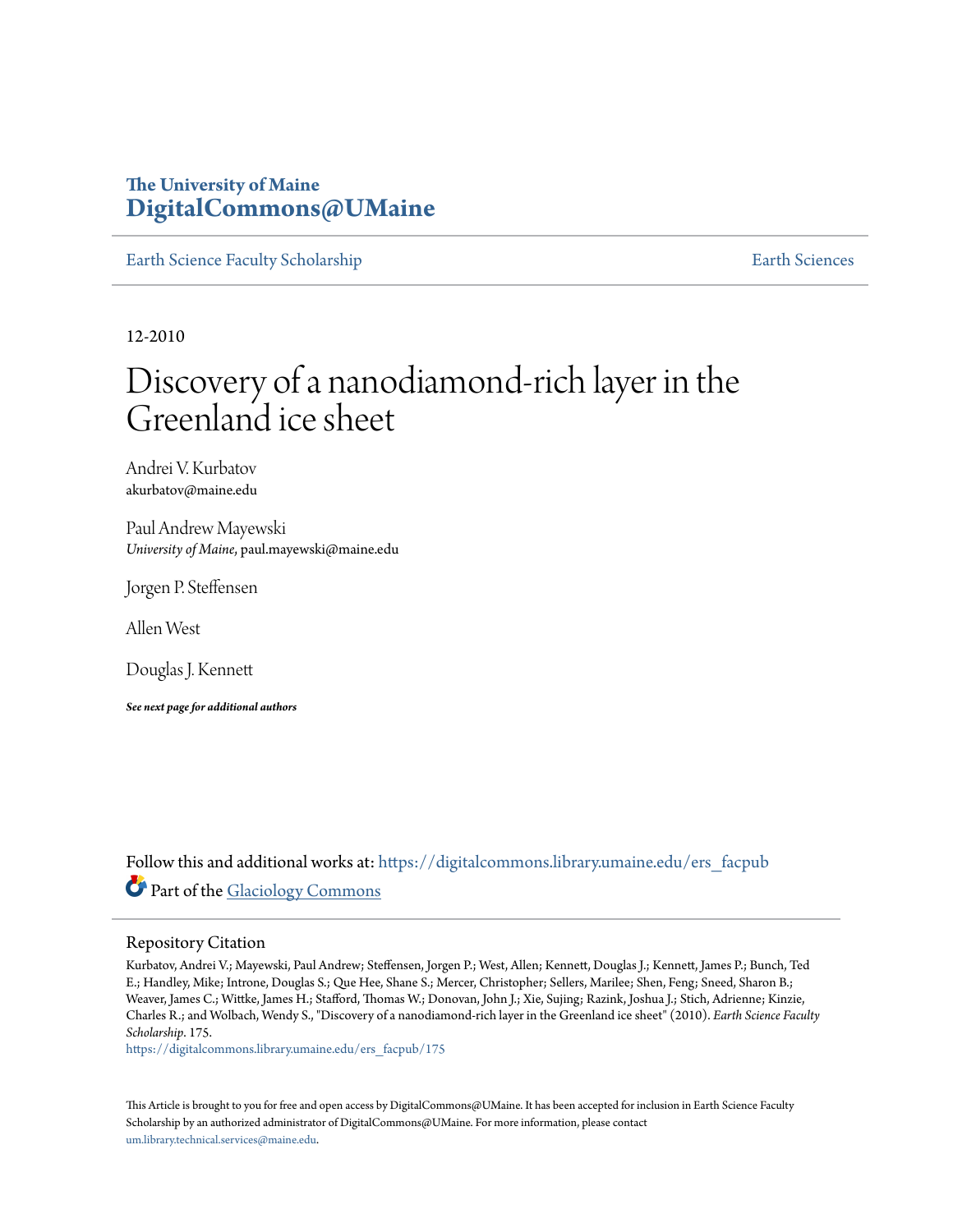#### **Authors**

Andrei V. Kurbatov, Paul Andrew Mayewski, Jorgen P. Steffensen, Allen West, Douglas J. Kennett, James P. Kennett, Ted E. Bunch, Mike Handley, Douglas S. Introne, Shane S. Que Hee, Christopher Mercer, Marilee Sellers, Feng Shen, Sharon B. Sneed, James C. Weaver, James H. Wittke, Thomas W. Stafford, John J. Donovan, Sujing Xie, Joshua J. Razink, Adrienne Stich, Charles R. Kinzie, and Wendy S. Wolbach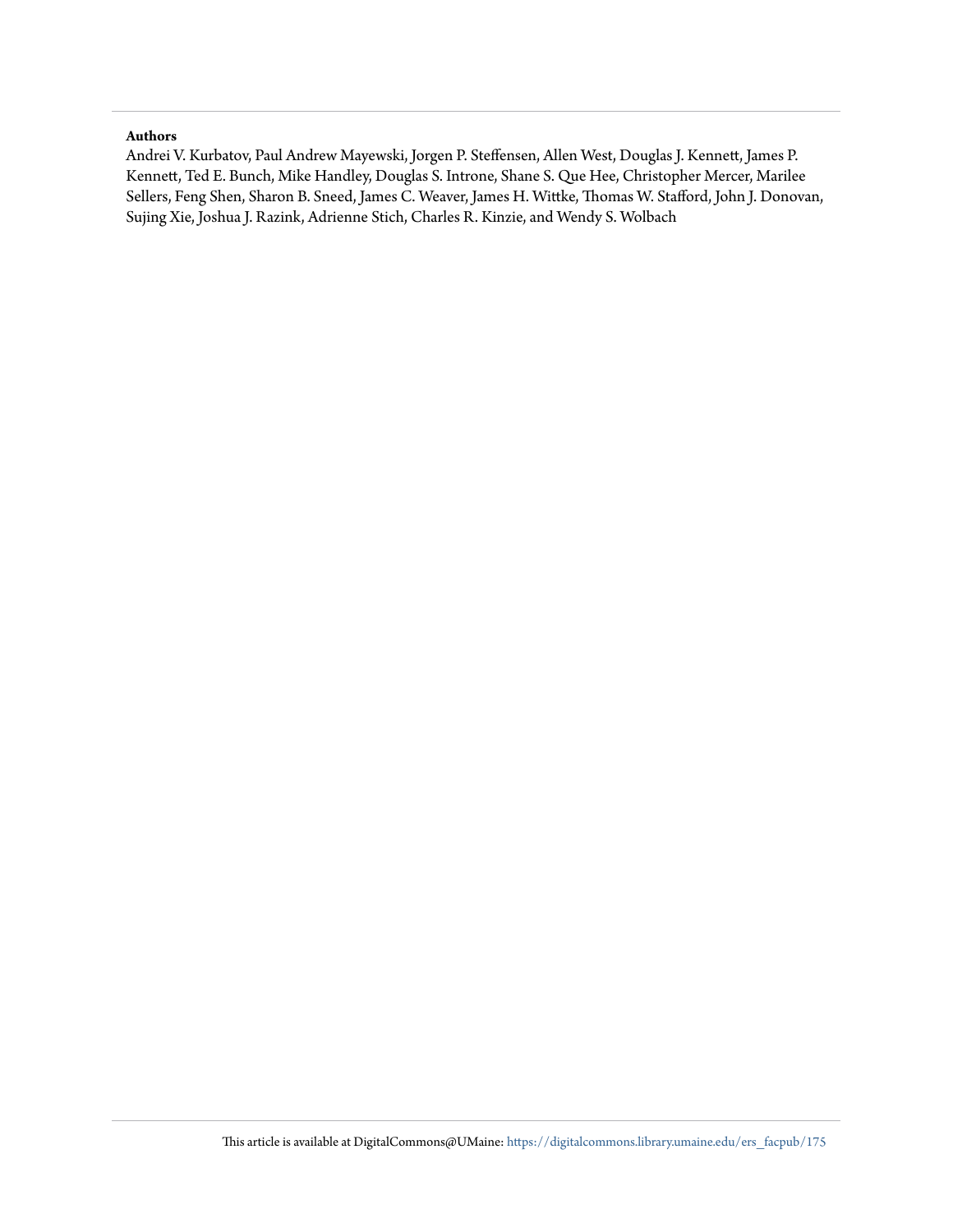## **Discovery of a nanodiamond-rich layer in the Greenland ice sheet**

Andrei V. KURBATOV,<sup>1</sup> Paul A. MAYEWSKI,<sup>1</sup> Jorgen P. STEFFENSEN,<sup>2</sup> Allen WEST,<sup>3</sup> Douglas J. KENNETT,<sup>4</sup> James P. KENNETT,<sup>5</sup> Ted E. BUNCH,<sup>6</sup> Mike HANDLEY,<sup>1</sup> Douglas S. INTRONE,<sup>1</sup> Shane S. QUE HEE,<sup>7</sup> Christopher MERCER,<sup>8</sup> Marilee SELLERS,<sup>9</sup> Feng SHEN,<sup>10</sup> Sharon B. SNEED,<sup>1</sup> James C.WEAVER,<sup>11</sup> James H. WITTKE,<sup>6</sup> Thomas W. STAFFORD, Jr,<sup>12</sup> John J. DONOVAN,<sup>13</sup> Sujing XIE,<sup>13</sup> Joshua J. RAZINK,<sup>14</sup> Adrienne STICH,<sup>15</sup> Charles R. KINZIE,<sup>15</sup> Wendy S. WOLBACH<sup>15</sup>

<sup>1</sup>Climate Change Institute, University of Maine, 303 Bryand Global Sciences Center, Orono, Maine 04469-5790, USA

E-mail: akurbatov@maine.edu<br>Centre for Ice and Climate, Niels Bohr Institute, University of Copenhagen, Juliane Maries Vej 30, DK-2100 Copenhagen, <sup>2</sup>

Denmark<br><sup>3</sup>GeoScience Consulting, Dewey, Arizona 86327, USA <sup>3</sup> GeoScience Consulting, Dewey, Arizona 86327, USA<br><sup>4</sup> Department of Anthropology, University of Oregon, Fugene, Oregon

<sup>4</sup> Department of Anthropology, University of Oregon, Eugene, Oregon 97403-1272, USA<br><sup>5</sup> Department of Earth Science, University of California, Santa Barbara, California 93106,5131

<sup>5</sup>Department of Earth Science, University of California, Santa Barbara, California 93106-5131, USA

 ${}^{6}$ Department of Geology, Northern Arizona University, Flagstaff, Arizona 86011-4099, USA

 $^7$ Department of Environmental Health Sciences/Center for Occupational and Environmental Health, University of California,

Los Angeles, California 90095-1772, USA<br><sup>8</sup>National Institute for Materials Science, 1-2-1 Sengen, Tsuku

National Institute for Materials Science, 1-2-1 Sengen, Tsukuba 305-0047, Japan <sup>9</sup> Imaging and Histology Core Eacility Northern Arizona University Elagstaff, Arizona 860

<sup>9</sup> Imaging and Histology Core Facility, Northern Arizona University, Flagstaff, Arizona 86011, USA<br><sup>10</sup>FEI Company, 5350 NE Dawson Creek Drive, Hillsboro, Oregon 97124-5793, USA<br><sup>11</sup> Department of Physics, University of

**ABSTRACT. We report the discovery in the Greenland ice sheet of a discrete layer of free nanodiamonds (NDs) in very high abundances, implying most likely either an unprecedented influx of extraterrestrial (ET) material or a cosmic impact event that occurred after the last glacial episode. From that layer, we extracted n-diamonds and hexagonal diamonds (lonsdaleite), an accepted ET impact indicator, at abundances of up to about 5**!**10<sup>6</sup> times background levels in adjacent younger and older ice. The NDs in the concentrated layer are rounded, suggesting they most likely formed during a cosmic impact through some process similar to carbon-vapor deposition or high-explosive detonation. This morphology has not been reported previously in cosmic material, but has been observed in terrestrial impact material. This is the first highly enriched, discrete layer of NDs observed in glacial ice anywhere, and its presence indicates that ice caps are important archives of ET events of varying magnitudes. Using a preliminary ice chronology based on oxygen isotopes and dust stratigraphy, the ND-rich layer appears to be coeval with ND abundance peaks reported at numerous North American sites in a sedimentary layer,** the Younger Dryas boundary layer (YDB), dating to  $12.9 \pm 0.1$  ka. However, more investigation is **needed to confirm this association.**

#### **INTRODUCTION**

Recently scientists reported an abundance peak in nanodiamonds (NDs) at multiple locations across North America that is restricted to a thin sediment layer, the Younger Dryas boundary layer (YDB), which dates to the Younger Dryas (YD) onset at  $12.9 \pm 0.1$  ka (Firestone and others, 2007; Kennett and others, 2009a). A peak in hexagonal diamonds (lonsdaleite) was also reported in the YDB at Arlington Canyon, California, USA (Kennett and others, 2009b). The only known explanation for terrestrial lonsdaleite is by arrival inside extraterrestrial objects and/or by impact of such objects with the Earth's surface (DeCarli and others, 2002). This discovery begged a prediction that a coeval layer with high ND concentrations should be preserved in the Greenland ice sheet. No layers of NDs have previously been reported from

the Greenland ice sheet, or any other form of glacial ice, although Yates and others (1992) reported finding diamond concentrations in Greenland cryoconite holes, which are melt depressions in surface ice that contain micrometeoritic material. However, those diamonds were not in a discrete layer and were found embedded in metal-alloy cosmic grains, rather than being free in the ice. Consequently, we conducted a pilot investigation on a section of the Greenland ice sheet that potentially spans the last deglacial in search of a layer containing an abundance of free NDs that might be coeval with that of the YDB, a study that included both field and laboratory components. The purpose of this contribution is to describe this pilot experiment and its limitations, to present our results and to suggest future work related to the discovery of NDs in this sequence.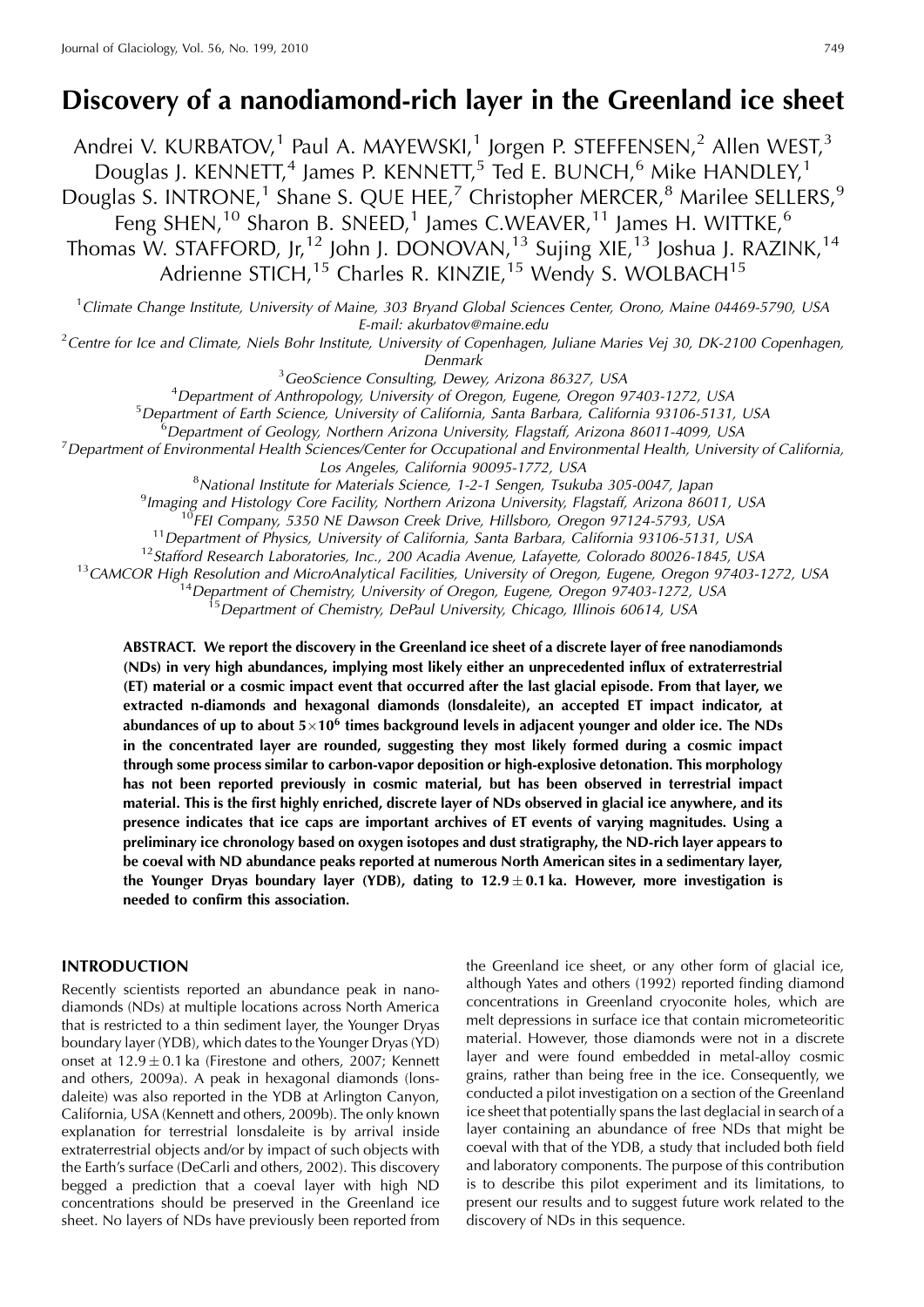**Fig. 1.** Distribution of impact markers at sites in the Northern Hemisphere. (a) The Greenland ice sheet showing ice-core drilling sites, elevation contours and, with inset (b), location of the 2008 sampling site and the closest site, Næsset, with stable-isotope ratios reported by Reeh and others (2002). The closest source region for the ice transported to the margin near Kangerlussuaq is the region near Dye-3. (c) Sampling site in Greenland relative to North American sites with known YDB nanodiamond material: (1) Murray Springs, Arizona, USA: 200 ppb; (2) Bull Creek, Oklahomka, USA: 100 ppb; (3) Lake Hind, Manitoba, Canada: 70 ppb; (4) Chobot, Alberta, Canada: 10 ppb; (5) Gainey, Michigan, USA: 3700 ppb; (6) Topper, South Carolina, USA: 108 ppb; (7) Arlington Canyon, California, USA: 1340 ppb (from Kennett and others, 2009a,b).

#### **METHODS AND SITE SELECTION**

Ice samples of large volume were necessary to conduct these investigations, and sufficient ice from deep cores (e.g. Greenland Ice Sheet Project 2 (GISP2), Greenland Icecore Project (GRIP) or NorthGRIP) are unavailable. Consequently, we followed the earlier approach of Reeh and others (2002) and Petrenko and others (2006), who sampled the ice margin to obtain a stratigraphic sequence over the interval from the last deglacial through the Holocene. In cooperation with PBS Nova documentary productions, we conducted fieldwork in late 2008 during which several authors (A.V.K., P.A.M. and J.P.S.) sampled at a margin site east of Kangerlussuaq, West Greenland,  $\sim$ 1km inland from the ice margin (Fig. 1). Our goal was to collect continuous samples of ice extending from the end of the last glacial episode through the early Holocene, including the

1300 year long YD cooling episode. One of the authors (J.P.S.) has considerable experience sampling along the Greenland ice-sheet margin, and he identified a candidate for the YD-age section based on visual inspection of dust containing abundant NDs is shown higher in the section.

stratigraphy (Reeh and others, 2002; Petrenko and others, 2006). Our sampling was guided by the presence of clear, dust-poor ice of assumed early Holocene age, stratigraphically higher than a sharp visual change into dusty ice of inferred YD age, beneath which was another sharp change into clear ice of assumed Bølling–Allerød (BA) age that was preceded by dusty ice of assumed Late-glacial age (Figs 2 and 3). The dusty last-glacial ice was in turn separated by a major stratigraphic break from underlying clear ice that may date to the Eemian (the previous interglacial). The transitions

between these climatic episodes are consistent with that

**Fig. 2.** Lower section of the trench at Kangerlussuaq, showing dusty ice of the last glacial episode, which contains very low abundances of NDs. This lower dusty section is immediately overlain by clearer, less dusty, whiter ice inferred to represent the Bølling–Allerød climatic episode, which contains few NDs. Position of layer

Laver with nanodiamonds

Dunball



**ND-peak layer** 

**DUS AYER** 

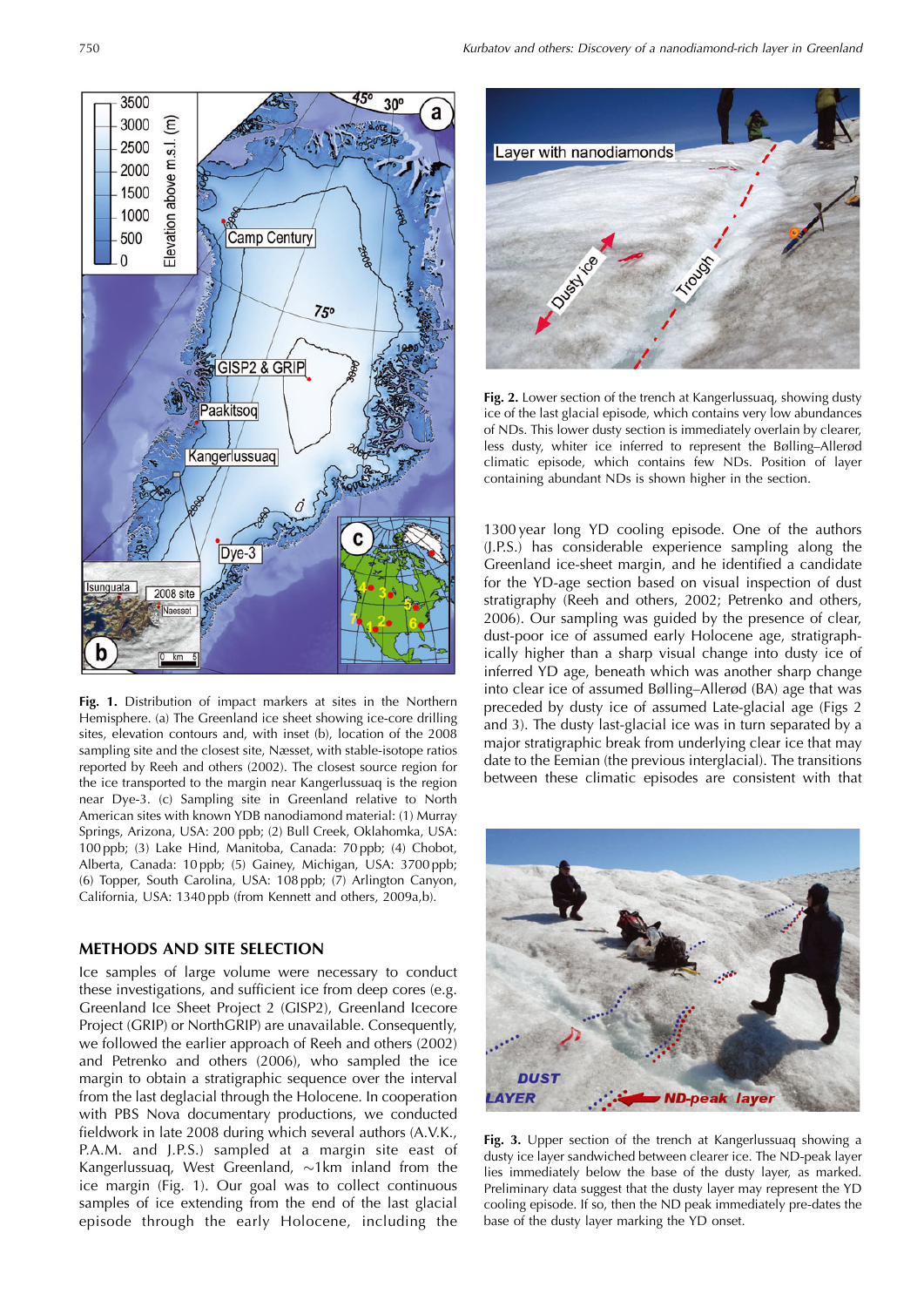expected for a Late-glacial through early Holocene ice sequence in Greenland.

To acquire surface samples, we scraped away  $\sim$ 1 cm from the ice surface and then continuously collected at 15 cm intervals along the selected transect for 4.5 m. For additional samples, we shifted 1 m parallel to the surface sample transect and excavated a 17 m long subsurface trench that included a deglacial age sequence extending from before the BA into the early Holocene. If the stratigraphic interpretation we have adopted is correct, the continuous sequence of ice samples we collected represents  $\sim 6000$ years of ice, spanning the YD at a resolution of about every 50–100 years.

After returning to the laboratory, we measured stable oxygen isotope values in the melted water from these samples using standard analytical procedures. In addition, we searched for extraterrestrial material within the samples and identified the NDs and their allotropes using highresolution electron microscopy (HREM), transmission electron microscopy (TEM) and scanning transmission electron microscopy (STEM) to produce high-resolution lattice images and selected area electron diffraction (SAED) patterns, which display crystal lattice spacings that are uniquely attributable to the individual diamond polymorphs. (See Appendix for detailed methodology.)

Raman spectra were acquired using a Thermo Fisher Scientific DXR Raman Microscope by analyzing acidresistant residue on copper TEM grids with silicon monoxide film. Using the 532 nm laser, the beam size was  $0.7 \mu m$  with a resolution of  $\pm 2.0 \text{ cm}^{-1}$  at very low wattage (0.5 mW) to avoid damaging the diamonds. A  $100 \times$  objective was used with a  $25 \mu m$  pinhole aperture.

#### **RESULTS AND DISCUSSION**

#### **Oxygen isotopes and stratigraphy**

Ice near the margins of the ice sheet at Kangerlussuaq was transported from its original accumulation area at higher icesheet elevations up to hundreds of kilometers from the east. Due to deformation and shearing, it was thinner when it reached the ice margin, causing the YD ice to vary unevenly in thickness. For example, at GISP2 the YD ice is  $\sim$ 98 m thick (Meese and others, 1997), while away from central Greenland, at six sampling sites (Camp Century, Dye-3, Isunguata, Næsset, Paakitsoq and Kangerlussuaq) the YD thickness ranges from 1 to 50 m, with an average of 12.8 m. Near Kangerlussuaq, the inferred YD layer is 1 m thick, just



Fig. 4. Time series of  $\delta^{18}O$  values from the surface samples at the Kangerlussuaq site. The ND-peak layer is designated by a vertical gray line.

as it is along the ice margin at Paakitsoq,  $\sim$ 350 km to the north (Table 1). Even though it is possible that a complete stratigraphic record has not been preserved at all locations along Greenland's margin, the ice profile studied at Kangerlussuaq displayed dust stratigraphy and isotopic values similar to deep ice-core records (Reeh and others, 2002; Petrenko and others, 2006), suggesting that the YD layer is in the correct stratigraphic position at that site.

We used the changes in  $\delta^{18}O$  values to constrain the age of the sequence through comparison with isotopic sequences described elsewhere in the Greenland ice sheet, including ice cores from Dye-3, Camp Century (Dansgaard and others, 1982) and GISP2 (Stuiver and Grootes, 2000). Our trench and surface samples, taken at relatively low resolution, yielded  $\delta^{18}O$  profiles for both trench and surface transects that exhibited a high degree of variability, but they still generally correspond to the distinctive sequence of warming/cooling episodes between the late last-glacial episode and early Holocene as recognized in the deep ice cores (Table 1). The observed  $\delta^{18}O$  values measured in trench and surface samples are about –34.9% in the lower part of the profile (Fig. 4), and this is within the range of values for glacial ice reported from six proximal Greenland sites (-33.0% to -42.0%). Also, the  $\delta^{18}O$  values for the glacial episode differ by only 0.7% from Dye-3, the closest ice core (Dansgaard and others, 1982) located upstream from the Kangerlussuaq site. Significantly, since the Dye-3

Table 1. Characteristics of the Kangerlussuag section compared to other sites reported for Greenland

| Site              | Location |         | <b>Elevation</b> | <b>Distance</b> | YD             | $\delta^{18}O$ value |         |          | Source                      |
|-------------------|----------|---------|------------------|-----------------|----------------|----------------------|---------|----------|-----------------------------|
|                   | N        | W       |                  |                 |                | Glacial              | YD      | Holocene |                             |
|                   |          |         | m                | km              | m              | $\%$                 | $\%$    | $\%$     |                             |
| Isunguata         | 67.1617  | 50.16   | 313              | 5.9             | 12             | $-33.9$              | $-31.0$ | $-28.0$  | Reeh and others (2002)      |
| Paakitsog         | 69.4317  | 50.2667 | 350              | 250             |                | $-39.6$              | $-39.0$ | $-32.5$  | Reeh and others (2002)      |
| Kangerlussuaq     | 67.1564  | 50.0233 | 366              | $\mathbf{0}$    |                | $-34.9$              | $-33.3$ | $-31.0$  | This paper                  |
| Næsset            | 67.1533  | 50.025  | 367              | 330             | 50             | $-33.0$              | $-31.9$ | $-28.0$  | Reeh and others (2002)      |
| Camp Century      | 77.166   | 61.133  | 1120             | 1170            | 9              | $-42.0$              | $-39.0$ | $-29.0$  | Dansgaard and others (1982) |
| $Dye-3$           | 65.1833  | 43.8167 | 2470             | 350             | $\overline{4}$ | $-35.6$              | $-35.1$ | $-27.0$  | Dansgaard and others (1982) |
| GISP <sub>2</sub> | 72.5883  | 38.4575 | 3183             | 750             | 98             | $-43.6$              | $-40.1$ | $-29.4$  | Stuiver and Grootes (2000)  |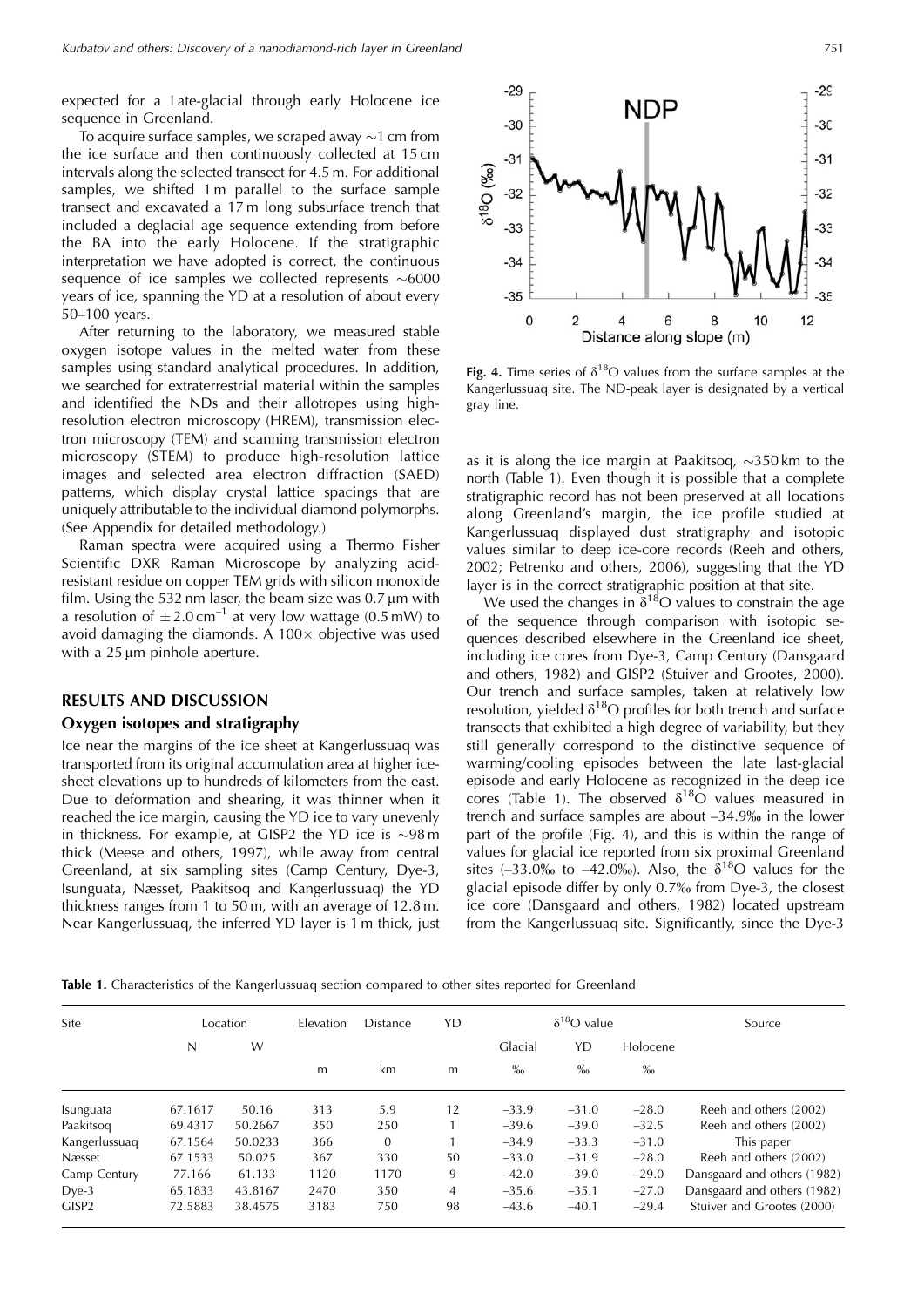

**Fig. 5.** Vertical abundance distribution of NDs from Table 2 compared with a low-resolution  $\delta^{18}O$  trench record that exhibits an apparent episode of cooling that may represent the YD. Distance down trench is shown at left and sample numbers are shown at right.

accumulation area is similar to Kangerlussuaq, that site is the most likely to reveal a comparable  $\delta^{18}O$  record (Table 1). Maximum  $\delta^{18}$ O values of about –31.0‰ in the upper part of the Kangerlussuaq profile are also similar to the earliest Holocene values of about –31.0% in Dye-3 (Dansgaard and others, 1982). The absence of higher values at Kangerlussuaq suggests that the younger part of the Holocene is absent and that the sampled profile does not extend further into the early Holocene, where values are typically about -27.0‰ (Dansgaard and others, 1982, 1989; Reeh and others, 2002).

Based upon the dust stratigraphy and the  $\delta^{18}O$  values, the sequence at Kangerlussuaq is therefore consistent with a chronology that extends across the interval of deglaciation, ranging from the Late-glacial through the earliest Holocene. This deglacial sequence contains an interval of dustier ice with  $\delta^{18}$ O values (about –33.0%) that appear to represent the cooler conditions of the YD. It is noteworthy that the glacial  $\delta^{18}O$  values of the lower dusty ice contrast with the much higher  $\delta^{18}O$  values of the basal ice that appears to correlate with the Eemian episode (penultimate interglacial).

#### **Nanodiamonds**

Several authors report abundant NDs (n-diamonds, lonsdaleite, cubics and other allotropes) in the YDB layer dating to  $12.9 \pm 0.1$  ka at seven terrestrial sites across North America (Kennett and others, 2009a,b). Now, in an ice layer from the Kangerlussuaq study site, we have detected a ND-rich peak in a layer of ice (ND-peak layer) that is estimated to contain total ND abundances of 5–50 parts per billion (ppb), equivalent to  $1-10\times10^9$  per cm of ice (Fig. 5; Table 2). These values are consistent with the lower end of the range of 10–3700 ppb estimated at terrestrial North American YDB sites (Kennett and others, 2009a). Analytical results from this pilot study for lonsdaleite and n-diamonds are provided in Figures 6 and 7 and Table 3.

Researchers have produced lonsdaleite experimentally at high temperatures (1000–1700 $^{\circ}$ C) with pressures of >15 GPa  $(2 \times 10^6 \text{ psi})$ , followed by rapid quenching (DeCarli and

**Table 2.** Estimated concentrations of NDs by depth and sample for the Kangerlussuaq section. Based on HREM images, approximately one-third of the total NDs are estimated to be lonsdaleite, one-third are n-diamonds and the balance is comprised of other diamond allotropes

| Depth  | Sample No.     | <b>NDs</b>       |
|--------|----------------|------------------|
| m      |                | $mL^{-1}$        |
| 3.15   | 29             | $\overline{0}$   |
| 3.60   | 26             | 6790             |
| 3.90   | 24             | $\boldsymbol{0}$ |
| 4.20   | 22             | $\mathbf{0}$     |
| 4.65   | 19             | $\mathbf{0}$     |
| 4.95   | 17             | 537              |
| 5.10   | 16             | 5291             |
| 5.25   | 15             | 521              |
| 5.40   | 14             | 1414730235       |
| 5.55   | 13             | 56 983 037       |
| 5.70   | 12             | 124              |
| 5.85   | 11             | 689              |
| 6.00   | 10             | 1127             |
| 6.15   | 9              | 630              |
| 6.30   | 8              | 1167             |
| 6.60   | 6              | $\boldsymbol{0}$ |
| 6.90   | $\overline{4}$ | 591              |
| 7.35   | $\mathbf{1}$   | 83               |
| Total: |                | $~1 \times 10^9$ |

others, 2002), just as would occur during a hypervelocity cosmic impact. In addition, lonsdaleite has been experimentally produced by carbon-vapor deposition (CVD), whereby an oxygen-deficient (hypoxic), carbon-rich  $13\,000^{\circ}$ C vapor was quenched onto a warm substrate  $(800-1200^{\circ}C)$  at typical atmospheric pressure (Maruyama and others, 1992), conditions which could occur in an impact fireball. Neither of these sets of experimental

**Table 3.** Lattice d-spacings for n-diamonds and lonsdaleite. The second column for each type shows accepted values for each particular lattice, and the third column displays the observed lattice d-spacings from the Greenland samples, indicating good matches with each calculated spacing. In crystallography, Miller indices, expressed as hkl values, are a notational system used to describe the orientation of a family of planes of atoms as revealed by exposure to X-rays or a beam of electrons. A 'd-spacing' value is the spacing (herein as nm) between adjacent planes. Any crystal, such as diamond, displays a uniquely individual set of d-spacings (Wenk and Bulakh, 2004)

|     | N-diamonds | Lonsdaleite     |     |            |                 |
|-----|------------|-----------------|-----|------------|-----------------|
| hkl | $d$ (calc) | $d$ (obs)       | hkl | $d$ (calc) | $d$ (obs)       |
|     | nm         | nm              |     | nm         | nm              |
| 111 | 0.206      | $0.205 - 0.207$ | 100 | 0.218      | $0.218 - 0.220$ |
| 200 | 0.178      | 0.176-0.180     | 002 | 0.206      | $0.206 - 0.207$ |
| 220 | 0.126      | $0.124 - 0.127$ | 101 | 0.193      | $0.190 - 0.193$ |
| 311 | 0.107      | $0.106 - 0.108$ | 102 | 0.150      | $0.150 - 0.154$ |
| 222 | 0.104      | $0.102 - 0.105$ | 110 | 0.126      | $0.125 - 0.126$ |
| 400 | 0.090      | $0.088 - 0.092$ | 103 | 0.116      | $0.117 - 0.118$ |
|     |            |                 | 200 | 0.109      | $0.108 - 0.109$ |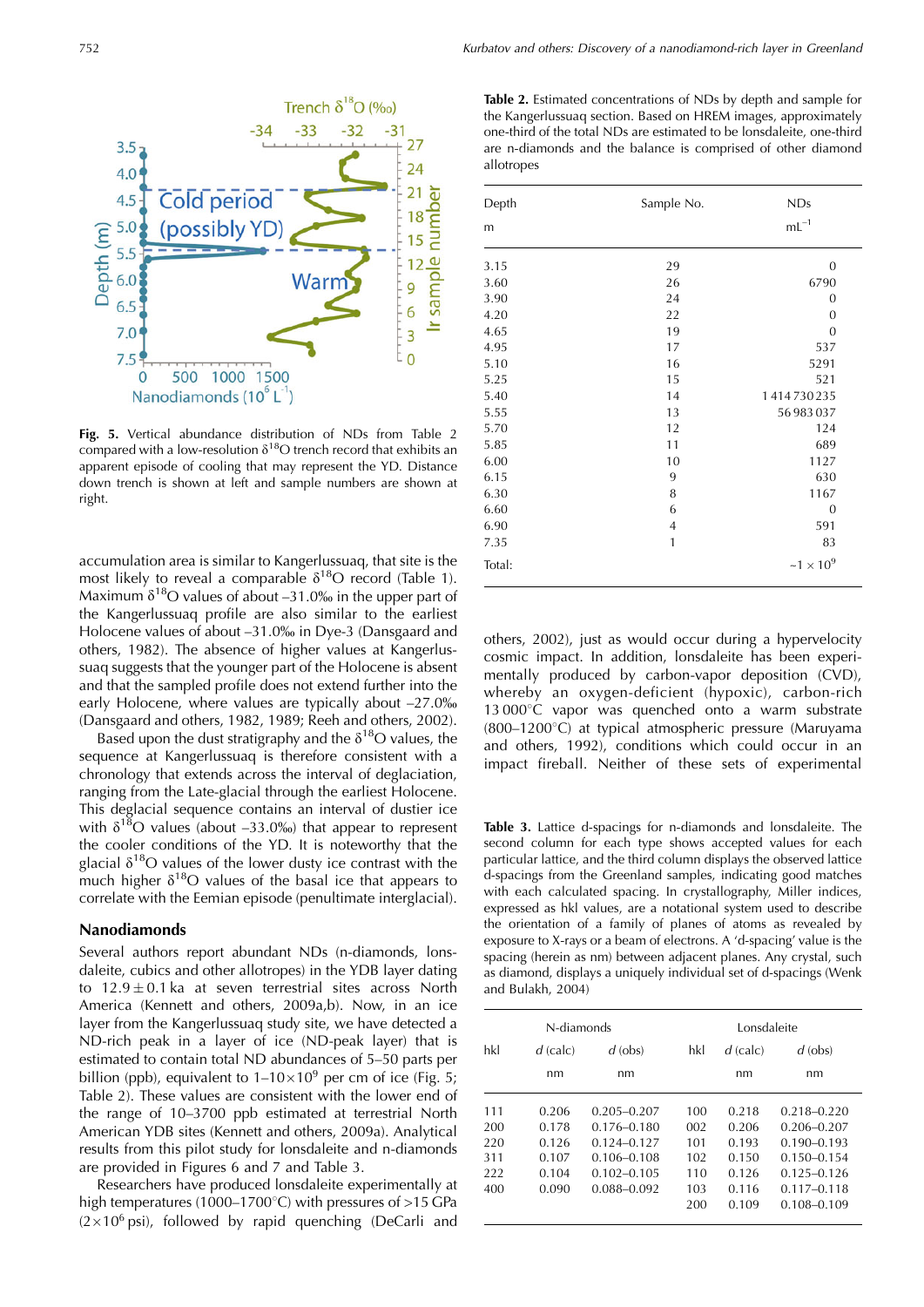

**Fig. 6.** Lonsdaleite analyses. (a) TEM image of group of lonsdaleite crystals. (b) HREM image showing characteristic lonsdaleite lattice spacings. (c) SAED pattern of lonsdaleite. (d) Fast Fourier transform (FFT) of lonsdaleite ND crystal. All values (Miller indices) are consistent with each other and with the published lattice spacings for lonsdaleite as shown in Table 3. Sample numbers, as referenced in Table 2, are shown in the lower left of each image.

conditions is known to occur in nature, supporting the observation that lonsdaleite has never been confirmed in association with terrestrial diamonds (DeCarli and others, 2002). Lonsdaleite has only previously been found on Earth either inside fallen meteorites (Hanneman and others, 1967), in which they formed by shock metamorphism in space, or in association with terrestrial impact craters (DeCarli and others, 2002), in which they formed by shock metamorphism during hypervelocity impact. Consequently, the presence of lonsdaleite is considered a robust indicator of the influx of cosmic material or of a cosmic impact, since there are no known natural terrestrial processes, such as tectonism, volcanism or biomass burning, that are accepted as being capable of providing the requisite conditions for lonsdaleite formation (DeCarli and others, 2002).

Of the various polytypes in the ND-peak layer, lonsdaleite accounts for approximately one-third of the total NDs detected in the ND-rich layer. These are typically monocrystalline, displaying a generally rounded morphology with slightly irregular edges (Fig. 6). Lonsdaleite varies

from  $\sim$ 2 to 40 nm in diameter, with most crystals falling at the lower end of that range; they are crystallographically identical to lonsdaleite from impact craters, such as Popigai, Russia (Koeberl and others, 1997), except that Popigai diamonds are angular or tabular rather than rounded. We detected no lonsdaleite in ice younger than the ND-peak layer, but low concentrations of <0.003 parts per trillion (ppt) were detected in older adjacent layers, possibly due to ice ablation and downslope transport of material from the ND-peak layer.

N-diamonds account for approximately an additional one-third of the total NDs detected in the ND-peak layer. Analytical results from HREM, TEM, electron energy-loss spectroscopy (EELS) and Raman are shown for n-diamonds in Figures 7–9 and Table 3. Energy-dispersive X-ray spectroscopy (EDS) confirms that the n-diamonds are composed of elemental carbon  $(\sim 99\%)$ , and EELS indicates that the crystalline habit of selected crystals matches that of n-diamond (Fig. 8), displaying a mix of  $sp<sup>2</sup>$  and  $sp<sup>3</sup>$  bonding (Konyashin and others, 2001; Peng and others, 2001). In the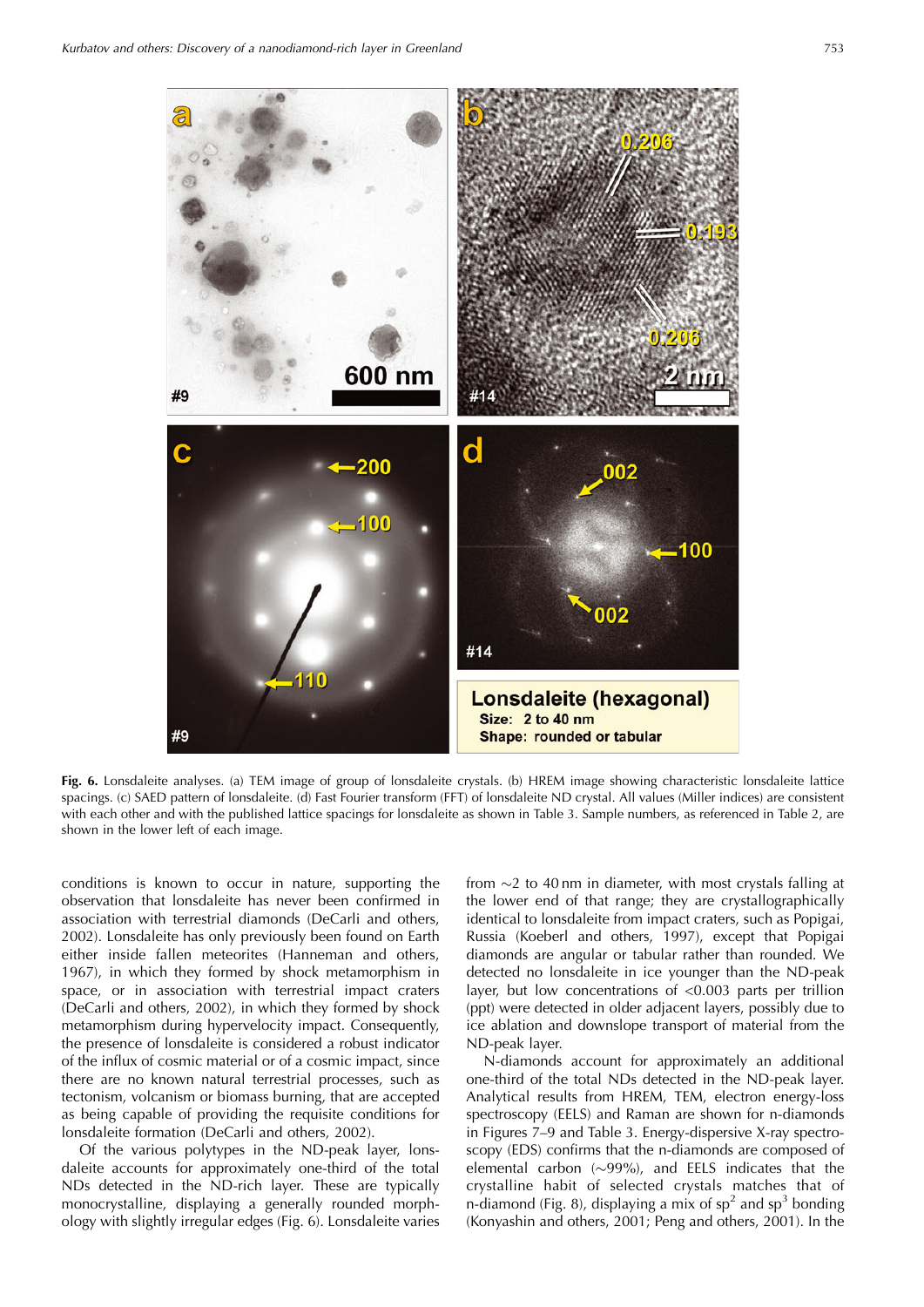

**Fig. 7.** N-diamond analyses. (a) TEM image of group of n-diamonds. (b) HREM image showing characteristic n-diamond lattice spacings. Dark and light alternating lattice bands indicate twinned crystals, a common characteristic of n-diamonds in the Greenland section. In contrast, lonsdaleite from Greenland (Fig. 6) displays no indication of twinning. (c) SAED pattern of n-diamonds. (d) FFT of n-diamond crystal. All lattice spacings (Miller indices) are consistent with each other and with published spacings for n-diamonds as shown in Table 3. Sample numbers, as referenced in Table 2, are shown in the lower left of each image.

laboratory, n-diamonds can be produced experimentally by oxygen-deficient (hypoxic) TNT detonation (Yamada and Sawaoka, 1994) and are typically rounded and often polycrystalline, ranging from  $\sim$ 2 to 40 nm (fig. 2.9 by T.L. Daulton in Shenderova and Gruen, 2007). For n-diamonds from Greenland's ND-peak layer, HREM and TEM imaging reveal that they are also typically rounded and often polycrystalline, ranging in size from 4 to 200 nm, with most falling within the range 4–10 nm. Therefore, the shape and size of the Greenland n-diamonds suggest that they formed not by shock metamorphism but rather by processes such as high-temperature CVD and/or high-explosive detonation, which duplicate conditions known to occur during a cosmic impact.

Our analysis of the Greenland sequence revealed low background concentrations of NDs in 16 non-ND-peak layer ice samples spanning an estimated interval of  $\sim 6000$  years (Table 2). We detected no lonsdaleite within younger ice above the ND-peak layer, but we found lonsdaleite and n-diamonds at low concentrations intermittently in older ice below the ND-peak layer. The presence of these apparently older NDs most likely results from redeposition by ice ablation of NDs found in the peak layer. For the entire ice transect analyzed, spanning an estimated interval from  $\sim$ 16 to  $\sim$ 11 ka, only one ND peak was discovered, and that occurs in clear ice immediately preceding a dusty ice layer that is consistent with the onset of the YD cooling episode. Other than that, the background levels of NDs are about the same whether found in clear ice or dusty ice, indicating that there is no apparent direct relationship between the abundances of terrestrial dust and NDs. The average background of non-peak-layer NDs in the  $\sim 6000$  years of sampled intervals in this Greenland section ranges from 0.0 to 0.1 ppt and averages 0.01 ppt, which is lower than in the ND-peak layer by a factor of 500 000–5 000 000 times (Table 2).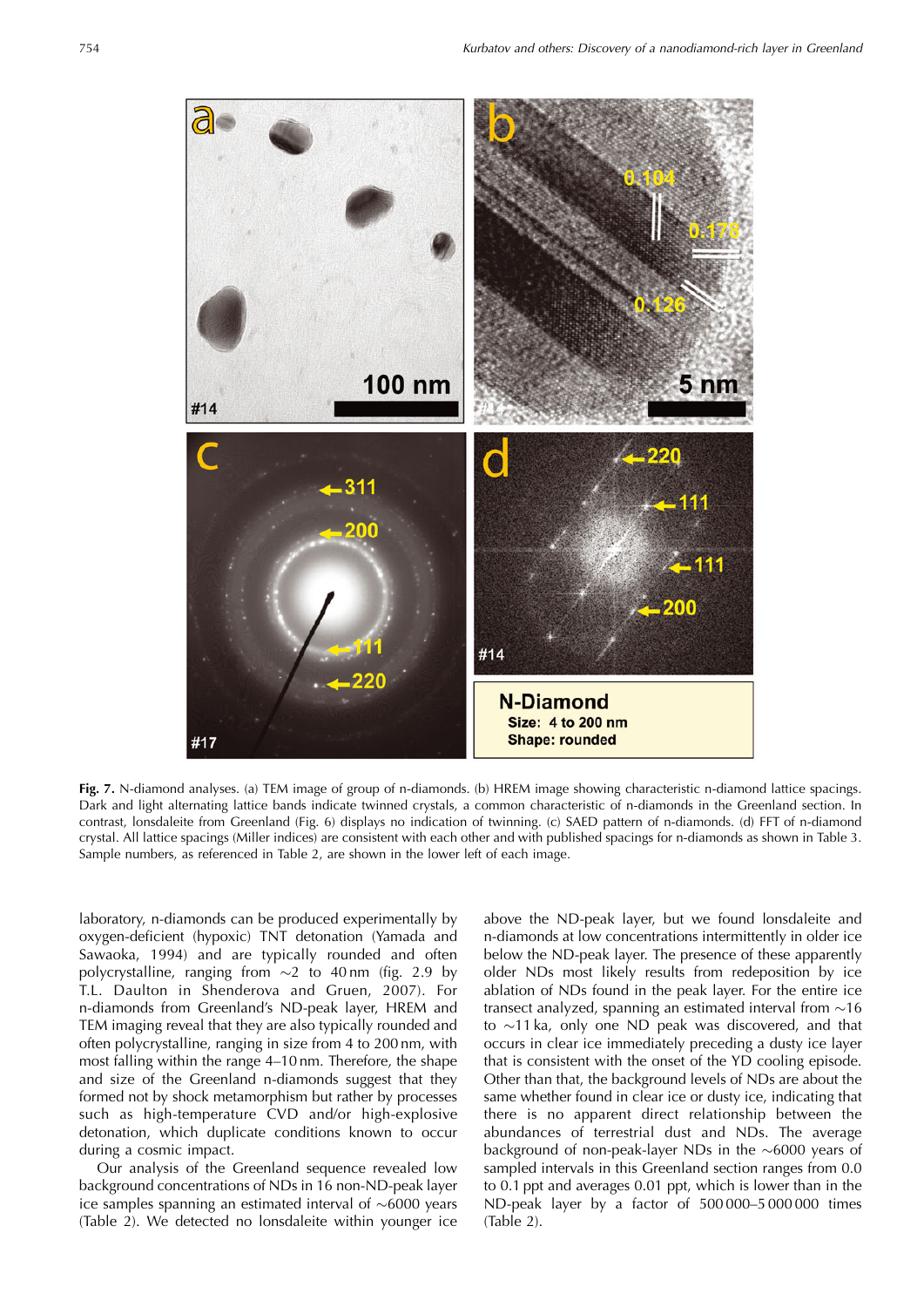

**Fig. 8.** Energy-dispersive X-ray spectroscopy (EDS) and electron energy-loss spectroscopy (EELS) analyses of an n-diamond from the ND-peak layer in the Greenland section (sample No. 14; 5.40 m). (a) A dark-field STEM image of many n-diamonds, one of which (arrow) displays diagonal bands that are characteristic of twinning, a common condition for the Greenland n-diamonds. Several analyses were conducted in the area of the spot circled, as follows: (b) An EELS core-loss spectrum revealed a pre-peak at 287 eV and a sigma peak at 297 eV, both of which are characteristic of n-diamonds. A low-loss spectrum (not shown) displayed a peak at 22 eV, and this in addition to the previous coreloss eV values matches those reported for n-diamonds (Konyashin and others, 2001; Peng and others, 2001). The n-diamond values differ distinctively from the respective values for other carbon allotropes, such as cubic diamonds, lonsdaleite, graphite and amorphous carbon (Peng and others, 2001). (c) EDS analysis confirming that the crystal analyzed is dominantly elemental carbon  $(\sim 99\%)$ . Corrections were made for small amounts of copper (Cu) from the TEM grid and silicon (Si) from the EDS detector.

#### **Alternate hypotheses**

Regarding the origin of the Greenland ND-peak layer, there are several hypotheses, one of which is that the lonsdaleite and n-diamonds have not been conclusively identified. Obviously, it is important that care be taken to correctly identify the ND allotropes and differentiate them from other mineral species, which can appear similar. For example, lonsdaleite and n-diamonds display diffraction lines with values within a few percent of the lines of other minerals such as quartz, rutile, copper, graphite and graphene. However, when occasionally encountering those crystals during TEM analysis, we found their shapes to be morphologically unlike the spherical to highly rounded Greenland diamonds. Furthermore, all of the alternate crystals display

additional diffraction lines and/or are missing some lines (e.g. quartz displays additional non-diamond lines at 0.426, 0.334 and 0.246 nm; graphite displays an additional line at 0.335 nm; and graphene is missing the lonsdaleite lines of 0.193 and 0.150 nm), making it relatively straightforward to differentiate those crystals from diamonds. Furthermore, SAED, EDS, EELS and Raman analyses all clearly indicate that the reported Greenland diamonds are dominantly carbon  $(\sim]90-99\%)$ , while quartz, rutile and copper are barely detectable ( $\sim 0\%$  to  $\sim 2\%$ ), thus eliminating the possibility that the dominant minerals are other than diamonds. In fact, the combination of these various analyses is considered to provide conclusive identification of any unknown crystal. Thus, multiple lines of evidence indicate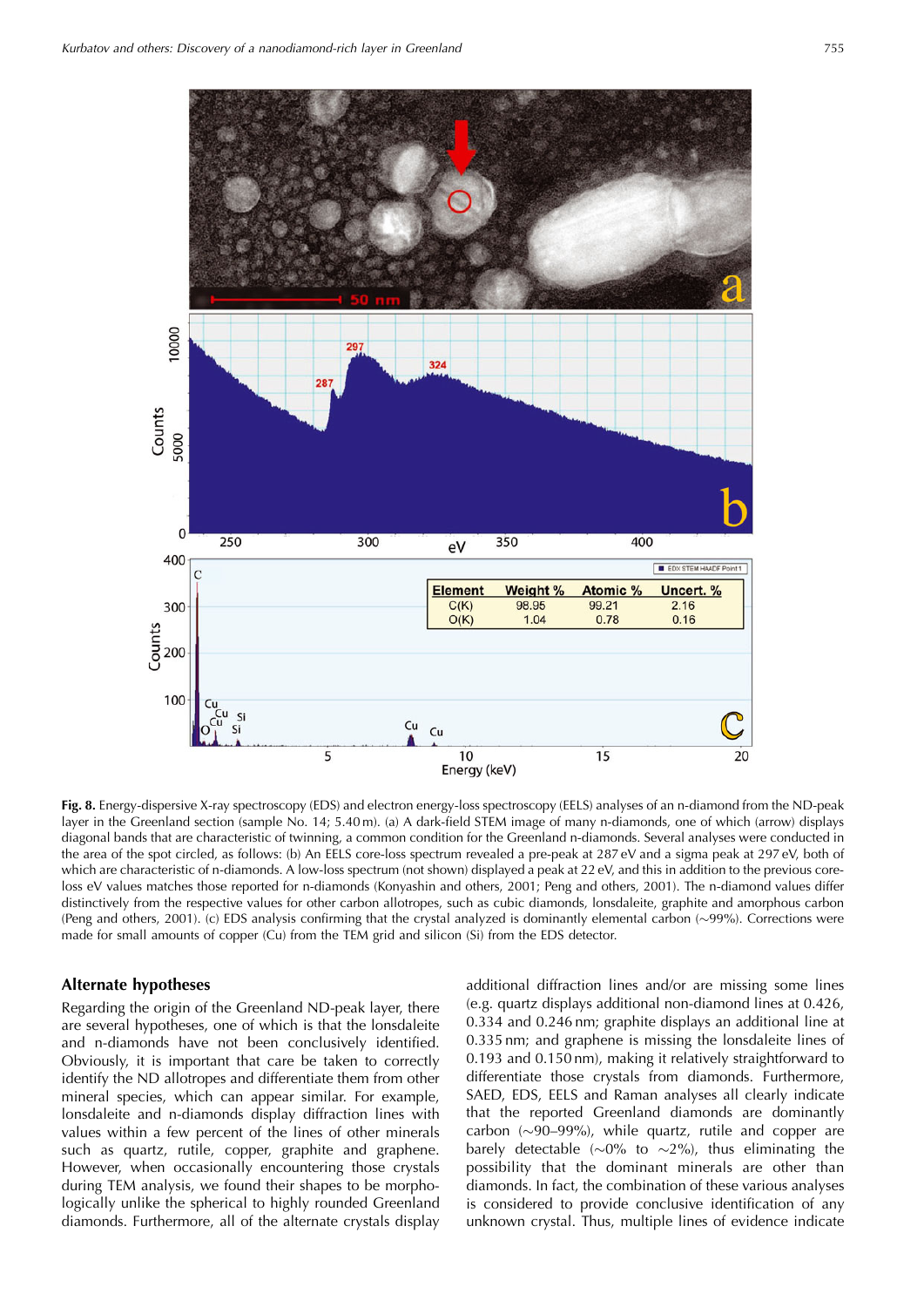that the Greenland ND-peak layer contains highly abundant lonsdaleite and n-diamonds, which are morphologically and analytically indistinguishable from the lonsdaleite and n-diamonds found across North America in YDB carbon spherules and sediments.

A second hypothesis is that the NDs resulted from an unusually intense, non-catastrophic influx of ET diamonds, such as from a heavy meteor shower. To test this hypothesis, we surveyed the literature for ET diamond morphologies, and found that many researchers have analyzed meteoritic diamonds and presolar diamonds in cosmic dust, and reported finding angular, euhedral and/or plate-like NDs (e.g. Grady and others, 1995; Shenderova and Gruen, 2007; Marosits and others, 2008). In addition, T.L. Daulton reported finding quasi-rounded, decahedral, multiply twinned cubic NDs (fig. 2.11 by Daulton in Shenderova and Gruen, 2007 but, to our knowledge, no one has reported finding rounded monocrystalline NDs within cosmic material. In addition, we prepared our own diamond extracts from three meteorites and confirmed the presence of lonsdaleite in a ureilite (NWA 2971) and cubic diamonds in two carbonaceous chondrites (Allende and Murchison) with the same angular or euhedral morphology as reported in other meteorites, but those NDs are dissimilar in morphology to the Greenland lonsdaleite and n-diamonds. Testing continues, but so far we have detected no n-diamonds in any meteoritic samples, nor, to our knowledge, have other researchers conclusively identified n-diamonds, rounded or otherwise, in any meteoritic samples. Since the rounded n-diamonds found in Greenland are unlike any diamonds found in meteorites or presolar grains, this difference strongly suggests that they did not arrive from space. Instead, it appears that they formed upon Earth impact, most likely through a process such as hightemperature CVD and/or high-explosive detonation, which typically produces rounded laboratory NDs that are identical to those from Greenland (fig. 2.9 by Daulton in Shenderova and Gruen, 2007). If the Greenland NDs did form during an Earth impact, then carbonaceous material in terrestrial target rocks, biomass and/or possibly the impactor supplied their carbon.

Another hypothesis is that the Greenland ND-peak abundances may simply have resulted from a small localized meteorite impact and that the diamond-rich YDB layer in North America is not the same as the Greenland ND-peak layer. However, this seems unlikely since the Greenland NDpeak layer appears to have been deposited between 14.6 and 11.6 ka, and is the only peak layer apparent in that interval of ice. In all the sample profiles studied in Greenland, throughout North America and across Europe, an area spanning  $\sim$ 12 000 km and distributed across  $\sim$ 10% of the Earth, there is only one ND peak at  $\sim$ 12.9  $\pm$  0.1 ka, which is evident in each of the sedimentary sequences that span many thousands of years. Therefore, the simplest and most compelling explanation is that the ND-peak layer in Greenland is the same as the ND-rich continental YDB.

The final, and preferred, hypothesis is that the Greenland ND-peak layer, which appears to date to the onset of the YD, is the result of a major impact event. In support of this, the continent-wide Cretaceous–Tertiary (K–T) boundary layer is accepted to contain NDs that did not arrive from space inside the impactor, but rather crystallized from carbon-rich terrestrial material during that hypervelocity impact (Gilmour and others, 1992). During our Greenland research, we also examined NDs extracted from K–T sediments collected



**Fig. 9.** Acid-resistant residue from the Greenland ND-peak layer (No. 14) analyzed by Raman spectroscopy reveals several broad peaks. These peaks are centered at 1360 and 1585  $cm^{-1}$ , which are characteristic values for n-diamond (Konyashin and others, 2006); the  $1585 \text{ cm}^{-1}$  peak is the largest apparent in this spectrum. There are no visible peaks for rutile or copper, eliminating the possibility that n-diamonds are those minerals, all of which have similar, though distinctive, SAED patterns. The Raman spectra, along with SAED patterns and EDS, reveal the likely presence of abundant amorphous carbon intermixed with the n-diamonds. Lonsdaleite is not readily apparent in this Raman spectrum, possibly due to its much lower abundance relative to n-diamonds.

in Caravaca, Spain, and Needles Point, New Zealand. The impact layers at both sites display substantial abundances of lonsdaleite and n-diamonds having the same morphology and range of sizes as those found in the Greenland samples (Bunch and others, 2008; West and others, 2009), while background levels were at zero or very low, as they are in Greenland. Likewise, NDs extracted from YDB samples collected in North America and Europe display the same rounded morphology and range of sizes as those found in the K–T sediments and in Greenland (Kennett and others, 2009a). ND abundances from the YDB are found to range up to 3700 ppb, which is lower than, but comparable to, the lower values for the K–T impact event, which has ND abundances from  $\sim$ 3200 to 45 000 ppb. Similarly, Greenland ND abundances are found at up to  $5 \times 10^6$  times above background and are comparable to YDB abundances of NDs at other sites. Thus, since the type and morphology of the Greenland NDs indicate that they are not meteoritic or presolar diamonds, the presence of the ND-peak layer in Greenland is most consistent with a major impact event, such as occurred at the K–T boundary.

Of course, it is possible that the NDs in Greenland formed through some as-yet undiscovered natural process other than cosmic impact; however, that seems unlikely, since intense diamond research spanning more than a century indicates that the formation of NDs, and lonsdaleite in particular, requires extraordinary temperature, pressure and redox conditions that rule out natural processes that occur either on or below the surface of the Earth (DeCarli and others, 2002). Thus, since the YDB is the only other known continent-wide diamond layer in the entire tested geologic record other than that at the K–T boundary, the most consistent hypothesis is that NDs in the YDB formed during a major cosmic impact event.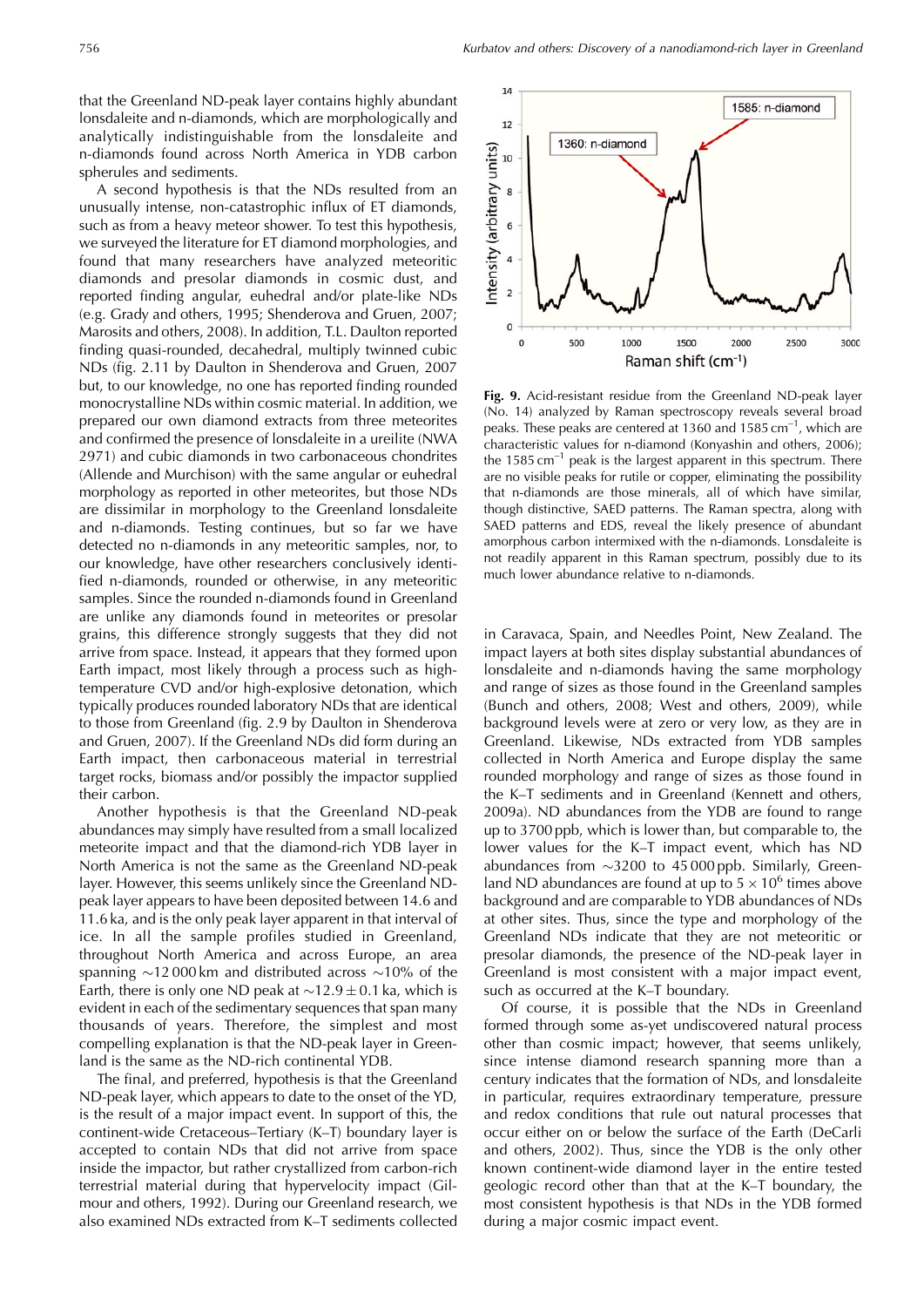#### **Future work**

The data presented herein result from a preliminary study. The discovery of a potential postglacial peak in NDs in the Greenland ice sheet is exciting, and although a few unanswered questions have arisen, we are presenting our results to stimulate further investigation and debate. For example, this study was undertaken using Greenland ice samples taken at relatively coarse resolution, and, to significantly refine the findings presented here, higherresolution sampling is needed. Further areas of potential exploration should include: (1) more precise dating through use of  $\delta^{18}O$ ; (2) more detailed geochemical time-series measurements, including for osmium and iridium; (3) utilization of improved diamond-extraction procedures to minimize acid-resistant amorphous carbon, which currently limits available analytical procedures; and (4) expanded analyses of diamond allotropes, such as by Raman spectroscopy. All of these analyses require more extensive, higherresolution sampling in Greenland.

#### **CONCLUSIONS**

The discovery in Greenland ice of abundant n-diamonds and lonsdaleite, along with other possible diamond allotropes, represents the only known depositional layer of free diamonds yet reported from glacial ice anywhere on Earth (e.g. ice sheets and caps; alpine glaciers). An inferred last deglacial age for the ND-peak layer is based on dust stratigraphy and constrained by oxygen isotopic values of the ice. This stratigraphy suggests that the ND-peak layer was deposited after the end of the last glacial episode (14.6 ka) and prior to the earliest Holocene (11.6 ka), which is consistent with the date of formation of the YDB in North America at  $12.9 \pm 0.1$  ka. Also, the ND-peak layer occurs immediately below the base of an especially dusty ice zone, which, according to the dust stratigraphy, may represent the onset of the YD cooling episode. However, higher-resolution stratigraphic studies are needed to confirm this age.

Since lonsdaleite is only known to form during hightemperature/high-pressure cosmic events, its presence currently can be explained in only two ways: either the lonsdaleite arrived already formed within meteoritic material or it crystallized during a hypervelocity impact with the Earth's surface. The rounded morphology, range of allotropes and very high abundance of NDs in the ND-peak layer appear to exclude the first possibility, arrival inside meteoritic material. Regarding a possible impact event, the Greenland NDs are identical to those found in the K–T impact layers, so the presence of rounded n-diamonds and lonsdaleite in Greenland ice suggests that a large cosmic impact occurred, and further investigations are necessary to determine the nature and scope of this event. In summary, since continent-wide layers containing NDs are only known to exist at the K–T boundary and the YDB, then the existence of this layer in Greenland ice appears consistent with the occurrence of a major impact event that correlates with the nanodiamond-rich YDB in North America at  $12.9 \pm 0.1$  ka.

#### **ACKNOWLEDGEMENTS**

Research was partially funded by the US National Oceanic and Atmospheric Administration (Department of Commerce grant NA08OAR4310867) and the US National Science Foundation (grant ATM-0713769). HREM work was

conducted at the CAMCOR High Resolution Facility in the Lorry I. Lokey Laboratories at University of Oregon with support from the Office of Research. We thank the FEI Company for their generous support and technical assistance with HREM (FEI Titan<sup>TM</sup> 80–300 scanning/transmission electron microscope). We thank Thermo Fisher Scientific, Inc., S. Heier, T. Deschaines and J. Hellgeth for their generous support and technical assistance with the Thermo Fisher Scientific DXR Raman Microscope. We also gratefully acknowledge PBS's NOVA series, E. Hadingham (senior science editor), D. Hamilton (producer-director) and S. Pyne (assistant producer) for encouragement and financial support for fieldwork in Greenland by A.V.K., P.A.M. and J.P.S. We thank the three reviewers for their valuable comments and suggestions.

#### **REFERENCES**

- Bunch, T.E. and 9 others. 2008. Hexagonal diamonds (lonsdaleite) discovered in the K/T impact layer in Spain and New Zealand. [Abstr. PP13C-1476.] Eos, **89**(53), Fall Meet. Suppl.
- Dansgaard, W. and 6 others. 1982. A new Greenland deep ice core. Science, **218**(4579), 1273–1277.
- Dansgaard, W., J.W.C. White and S.J. Johnsen. 1989. The abrupt termination of the Younger Dryas climate event. Nature, **339**(6225), 532–534.
- DeCarli, P.S., E. Bowden, A.P. Jones and G.D. Price. 2002. Laboratory impact experiments versus natural impacts events. In Koeberl, C. and K.G. MacLeod, eds. Catastrophic events and mass extinctions: impacts and beyond. Boulder, CO, Geological Society of America, 595–605. (GSA Special Paper 356.)
- Firestone, R.B. and 25 others. 2007. Evidence for an extraterrestrial impact 12,900 years ago that contributed to the megafaunal extinctions and the Younger Dryas cooling. Proc. Natl. Acad. Sci. USA (PNAS), **104**(41), 16,016–16,021.
- Gilmour, I., S.S. Russell, J.W. Arden, M.R. Lee, I.A. Franchi and C.T. Pillinger. 1992. Terrestrial carbon and nitrogen isotopic ratios from Cretaceous–Tertiary boundary nanodiamonds. Science, **258**(5088), 1624–1626.
- Grady, M.M., M.R. Lee, J.W. Arden and C.T. Pillinger. 1995. Multiple diamond components in Acfer 182. Earth Planet. Sci. Lett., **136**(3–4), 677–692.
- Hanneman, R.E., H.M. Strong and F.P. Bundy. 1967. Hexagonal diamonds in meteorites: implications. Science, **155**(3765), 995–997.
- Huss, G.R. and R.S. Lewis. 1995. Presolar diamond, SiC, and graphite in primitive chondrites: abundances as a function of meteorite class and petrologic type. Geochim. Cosmochim. Acta, **59**(1), 115–160.
- Kennett, D.J. and 8 others. 2009a. Nanodiamonds in the Younger Dryas boundary sediment layer. Science, **323**(5910), 94.
- Kennett, D.J. and 16 others. 2009b. Shock-synthesized hexagonal diamonds in Younger Dryas boundary sediments. Proc. Natl. Acad. Sci. USA (PNAS), **106**(31), 12,623–12,628.
- Koeberl, C., V.L. Masaitis, G.I. Shafransovsky, I. Gilmour, F. Langenhorst and M. Shrauder. 1997 Diamonds from the Popigai impact structure, Russia. Geology, **25**(11), 967–970.
- Konyashin, I. and 6 others. 2001. A new carbon modification: 'ndiamond' or face-centred cubic carbon? Diamond Rel. Mater., **10**(1), 99–102.
- Konyashin, I., V. Khvostov, V. Babaev, M. Guseva, J. Mayer and A. Sirenko. 2006. A new hard allotropic form of carbon: dream or reality? Int. J. Refract. Metal Hard Mater., **24**(1–2), 17–23.
- Marosits, E., T.L. Daulton, C. Sudek and U. Ott. 2008. What we do to meteoritic nanodiamonds when we heat them. In Proceedings of the 39th Lunar and Planetary Science Conference, 10–14 March 2008, League City, Texas, USA. Abstract 1252. Houston, TX, Lunar and Planetary Institute. CD-ROM.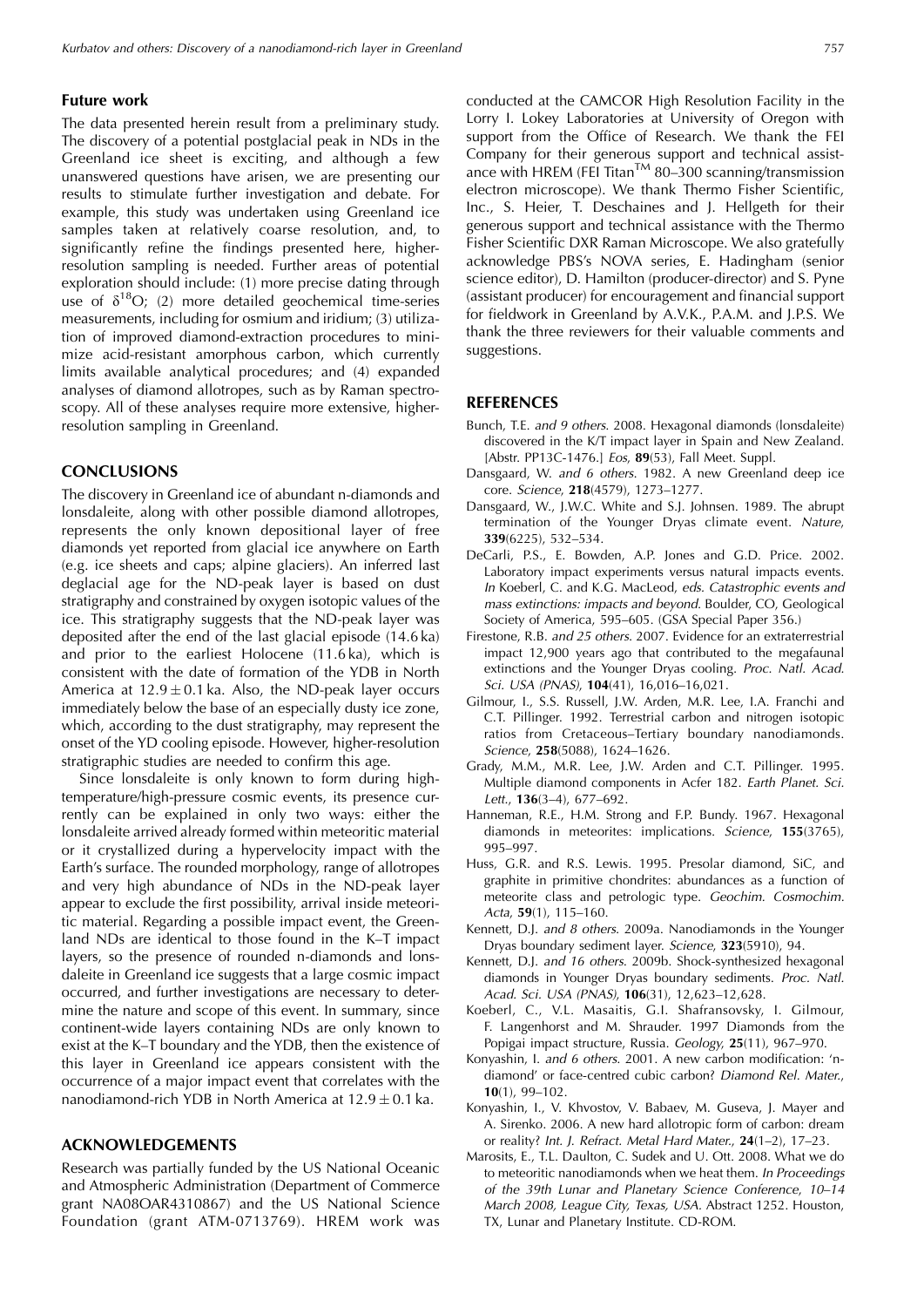- Maruyama, K., M. Makino, N. Kikukawa and M. Shiraishi. 1992. Synthesis of hexagonal diamond in a hydrogen plasma jet. J. Mater. Sci. Lett., **11**(2), 116–118.
- Meese, D.A. and 8 others. 1997. The Greenland Ice Sheet Project 2 depth–age scale: methods and results. J. Geophys. Res., **102**(C12), 26,411–26,423.
- Peng, J.L., L.A. Bursill, B. Jiang, J.O. Orwa and S. Prawer. 2001. Growth of c-diamond, n-diamond and i-carbon nanophases in carbon-ion-implanted fused quartz. Philos. Mag. B, **81**(12), 2071–2987.
- Petrenko, V.V., J.P. Severinghaus, E.J. Brook, N. Reeh and H. Schaefer. 2006. Gas records from the West Greenland ice margin covering the Last Glacial Termination: a horizontal ice core. Quat. Sci. Rev., **25**(9–10), 865–875.
- Reeh, N., H. Oerter and H.H. Thomsen. 2002. Comparison between Greenland ice-margin and ice-core oxygen-18 records. Ann. Glaciol., **35**, 137–144.
- Shenderova, O.A. and D.M. Gruen. 2007. Ultrananocrystalline diamond: synthesis, properties, and applications. Norwich, NY, William Andrew.
- Stuiver, M. and P.M. Grootes. 2000. GISP2 oxygen isotope ratios. Quat. Res., **53**(3), 277–284.
- Wenk, H.R. and A. Bulakh. 2004. Minerals: their constitution and origin. Cambridge, etc., Cambridge University Press.
- West, A., J. Kennett, D.J. Kennett, T.E. Bunch, T.W.J. Stafford and W.S. Wolbach. 2009. Are nanodiamonds evidence for a Younger Dryas impact event? [Abstr. PP23D-01.] Eos, **90**(52), Fall Meet. Suppl.
- Yamada, K. and A.B. Sawaoka. 1994. Very small spherical crystals of distorted diamond found in a detonation product of explosive/ graphite mixtures and their formation mechanism. Carbon, **32**(4), 665–673.
- Yates, P.D., J.W. Arden, I.P. Wright, C.T. Pillinger and R. Hutchison. 1992. A search for pre-solar material within an acid-resistant residue of Greenland cryoconite. Meteoritics, **27**(3), 309.

#### **APPENDIX**

#### Stable oxygen isotope  $\delta^{18}$ O measurements from **glacial ice**

We utilized a Multiprep peripheral running both Sira software and a Prism-Up software package. We aliquoted 375 µL of sample water to a Wheaton 1.0 mL V-Vial (Wheaton #986284). After transferring a suite of samples to a glove bag and sealing the bag, the atmosphere was purged from the bag with a stream of  $CO<sub>2</sub>$  gas. When 1 atm of  $CO<sub>2</sub>$  was reached within the glove bag, screw tops were placed on each sample vial. These screw tops contain a penetrable septa backed by a Kel-F disc. The water samples were then equilibrated with  $CO<sub>2</sub>$  overnight at 30 $^{\circ}$ C. When equilibrated the sample gas was admitted to the Multiprep peripheral via a needle that pierces both the septa and Kel-F disc, and dried by passing through a trap held at  $-80^{\circ}$ C. The gas was then transferred into the dual inlet of the Sira mass spectrometer for measurement. We report the difference in absolute oxygen isotopic ratios between samples of Greenland ice and Vienna Standard Mean Ocean Water (V-SMOW). By measuring the difference in isotopic ratios, we can more precisely detect fluctuations or changes in values than if we only reported absolute isotopic values. Data are reported as enrichment,  $\delta$ , expressed as per mil (%) relative to V-SMOW (Stuiver and Grootes, 2000). A calibrated working standard gas of tank  $CO<sub>2</sub>$  is used in the laboratory. Sample values are measured against this working standard gas, and then converted and reported relative to the international standard V-SMOW by also measuring three working water standards on a daily **Table 4.** Stable oxygen isotope standards

| Standard    | Comments                             | Value   |
|-------------|--------------------------------------|---------|
| V-SMOW      |                                      | 0.00    |
| SLAP        |                                      | $-55.5$ |
| <b>GISP</b> |                                      | $-24.8$ |
| IAFA OH-1   |                                      | $-0.1$  |
| IAEA OH-2   |                                      | 3.3     |
| IAFA OH-3   |                                      | $-8.7$  |
| IAFA OH-4   |                                      | $-15.3$ |
| <b>BBB</b>  | Big Bear Brook water from Maine, USA | $-8.5$  |
| ASS.        | Antarctic surface snow               | $-25.7$ |
| LAP         | Light Antarctic precipitation        | $-40.3$ |

basis. These laboratory standards are reported in Table 4. The working standards are close in isotopic value to the international water standards V-SMOW and GISP and have been calibrated directly to these internationally accepted standards as well as International Atomic Energy Agency standards IAEA OH-1, IAEA OH-2, IAEA OH-3 and IAEA OH-4.

#### **Concentrating nanodiamonds from ice**

A detailed protocol is provided so other researchers can adequately test the results presented herein. Modified from Huss and Lewis (1995), this process is suitable for processing residue from ice samples that may contain NDs. This protocol is not recommended for terrestrial bulk sediment that contains NDs with a wide mix of other minerals that require more aggressive acid digestion. CAUTION: other standard ND extraction protocols are not recommended for extracting n-diamonds.

#### **Supplies**

50 mL centrifuge tubes (if necessary, substitute 15 mL tubes throughout); glass vials; beakers (Teflon or Pyrex–acidwashed); Teflon spatulas; analytical grade hydrochloric acid and ammonia. Pre-weigh all containers. All digestions/ extractions should be conducted in fume hoods when appropriate.

#### Extracting the nanodiamonds

Evaporation. Nearly all ND polytypes are metastable, except cubics, so do not exceed  $100^{\circ}$ C in any processing step. Optimal amount of ice or meltwater is 0.5–1 L. Less ice decreases the potential for detecting NDs.

- 1. Measure weight and volume of ice or meltwater.
- 2. Place in a beaker and evaporate at <100 $^{\circ}$ C. Take care to not overheat.
- 3. Thoroughly scrape out residue with a spatula and weigh.

Hydrochloric acid. Diamonds are naturally hydrophobic. However, they may become hydrophilic after long deposition due to addition of surface contaminants, which make them less susceptible to extraction. To remove possible contaminants:

- 1. Place a measured aliquot in a 50 mL centrifuge tube.
- 2. Fill with concentrated HCl at pH of <1.
- 3. Ultrasonicate for 1–2 hours.
- 4. Evaporate acid at <100 $^{\circ}$ C to  $\sim$ 1–2 mL.